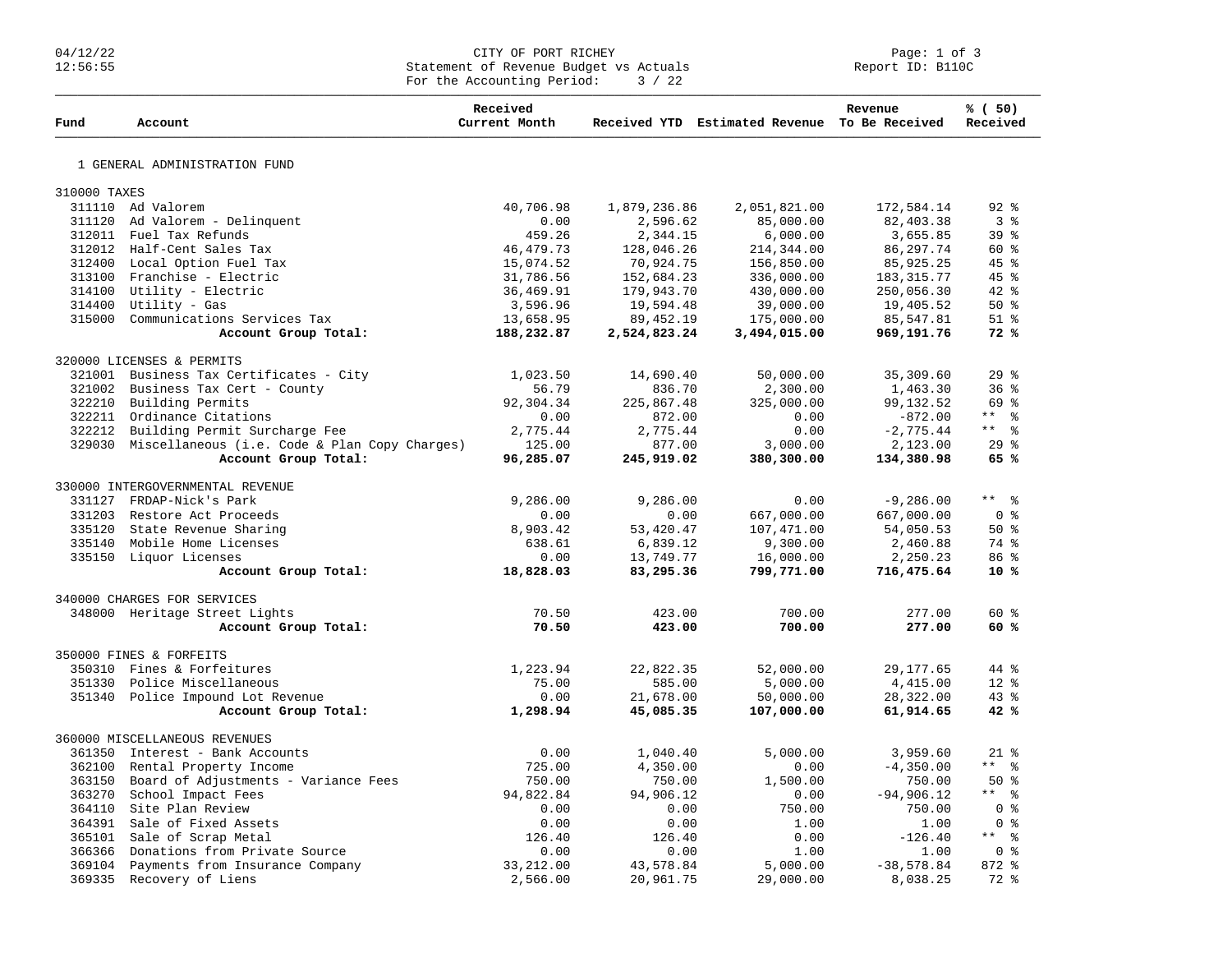## Page: 2 of 3 CITY OF PORT RICHEY<br>CITY OF PORT RICHEY PACTUALS Page: 2 of 3<br>CITY OF Revenue Budget vs Actuals Statement of Revenue Budget vs Actuals For the Accounting Period: 3 / 22

| Fund   | Account                                     | Received<br>Current Month |              | Received YTD Estimated Revenue To Be Received | Revenue      | % (50)<br>Received |
|--------|---------------------------------------------|---------------------------|--------------|-----------------------------------------------|--------------|--------------------|
|        | 1 GENERAL ADMINISTRATION FUND               |                           |              |                                               |              |                    |
|        | 369341 Red Light - Tickets                  | 27,056.89                 | 755,928.88   | 1,400,000.00                                  | 644,071.12   | 54 %               |
| 369399 | Miscellaneous Revenues                      | 2,034.05                  | 5,358.98     | 1,000.00                                      | $-4,358.98$  | $536$ %            |
| 369903 | Street Lights                               | 0.00                      | 0.00         | 22,000.00                                     | 22,000.00    | 0 <sup>8</sup>     |
|        | 369904 Golf Cart Registration               | 225.00                    | 1,250.00     | 1,300.00                                      | 50.00        | 96%                |
|        | Account Group Total:                        | 161,518.18                | 928,251.37   | 1,465,552.00                                  | 537,300.63   | 63%                |
|        | 380000 NON - REVENUES/FAIR SHARE ALLOCATION |                           |              |                                               |              |                    |
| 381410 | Transfer From Storm Water Fund              | 2,928.00                  | 23, 165. 10  | 41,464.00                                     | 18,298.90    | 56%                |
| 381411 | Transfer From CRA Fund                      | 9,346.58                  | 67,574.51    | 127,097.00                                    | 59,522.49    | 53%                |
|        | 382000 Transfer from Utilities Fund         | 38,238.95                 | 298,106.15   | 532,305.00                                    | 234,198.85   | $56$ $\frac{6}{3}$ |
|        | Account Group Total:                        | 50,513.53                 | 388,845.76   | 700,866.00                                    | 312,020.24   | 55%                |
|        | Fund Total:                                 | 516,747.12                | 4,216,643.10 | 6,948,204.00                                  | 2,731,560.90 | 61%                |
|        | 120 POLICE CONFISCATION FUND                |                           |              |                                               |              |                    |
|        | 350000 FINES & FORFEITS                     |                           |              |                                               |              |                    |
|        | 351350 Police Confiscation Revenue          | 0.00                      | 0.00         | 25,000.00                                     | 25,000.00    | 0 <sup>8</sup>     |
|        | Account Group Total:                        | 0.00                      | 0.00         | 25,000.00                                     | 25,000.00    | 0 <sup>8</sup>     |
|        |                                             |                           |              |                                               |              |                    |
|        | 360000 MISCELLANEOUS REVENUES               |                           |              |                                               |              |                    |
|        | 361350 Interest - Bank Accounts             | 0.00                      | 40.03        | 125.00                                        | 84.97        | $32$ $%$           |
|        | Account Group Total:                        | 0.00                      | 40.03        | 125.00                                        | 84.97        | 32%                |
|        | Fund Total:                                 | 0.00                      | 40.03        | 25,125.00                                     | 25,084.97    | 0 <sup>8</sup>     |
|        | 122 POLICE TRAINING FUND                    |                           |              |                                               |              |                    |
|        | 350000 FINES & FORFEITS                     |                           |              |                                               |              |                    |
|        | 350320 Police Training                      | 986.39                    | 4,056.70     | 5,600.00                                      | 1,543.30     | $72$ $%$           |
|        | Account Group Total:                        | 986.39                    | 4,056.70     | 5,600.00                                      | 1,543.30     | 72%                |
|        |                                             |                           |              |                                               |              |                    |
|        | 390000 CASH BALANCE FORWARD                 |                           |              |                                               |              |                    |
|        | 399959 From Reserves                        | 0.00                      | 0.00         | 6,400.00                                      | 6,400.00     | 0 <sup>8</sup>     |
|        | Account Group Total:                        | 0.00                      | 0.00         | 6,400.00                                      | 6,400.00     | 0 <sup>8</sup>     |
|        | Fund Total:                                 | 986.39                    | 4,056.70     | 12,000.00                                     | 7,943.30     | 34%                |
|        | 125 POLICE \$5 FUND                         |                           |              |                                               |              |                    |
|        | 350000 FINES & FORFEITS                     |                           |              |                                               |              |                    |
|        | 350320 Police Training                      | 0.00                      | 0.00         | 2,200.00                                      | 2,200.00     | 0 <sup>8</sup>     |
|        | Account Group Total:                        | 0.00                      | 0.00         | 2,200.00                                      | 2,200.00     | 0 <sup>8</sup>     |
|        |                                             |                           |              |                                               |              |                    |
|        | 360000 MISCELLANEOUS REVENUES               |                           |              |                                               |              |                    |
|        | 369341 Red Light - Tickets                  | 4,265.00                  | 25,805.00    | 35,000.00                                     | 9,195.00     | 74 %               |